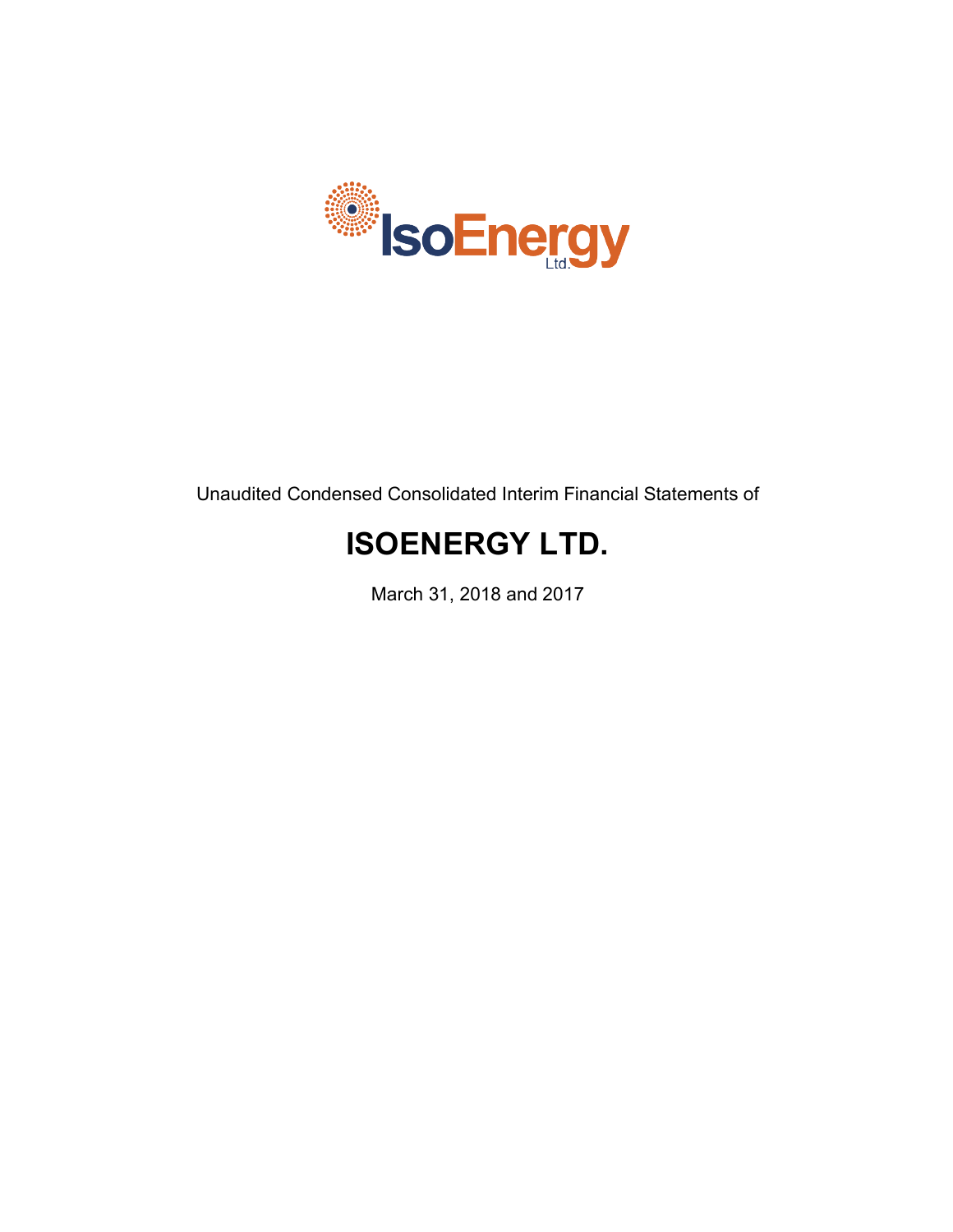# **ISOENERGY LTD. CONDENSED CONSOLIDATED INTERIM STATEMENTS OF FINANCIAL POSITION** (Expressed in Canadian Dollars)

(Unaudited) As at

|                                          | <b>Note</b> | March 31, 2018 |             | December 31, 2017 |
|------------------------------------------|-------------|----------------|-------------|-------------------|
| <b>ASSETS</b>                            |             |                |             |                   |
| <b>Current</b>                           |             |                |             |                   |
| Cash                                     |             | \$             | 1,850,161   | \$<br>3,324,582   |
| Accounts receivable                      |             |                | 48,936      | 21,910            |
| Prepaid expenses                         |             |                | 32,555      | 45,449            |
|                                          |             |                | 1,931,652   | 3,391,941         |
| <b>Non-Current</b>                       |             |                |             |                   |
| Deposit                                  | 7(b)        |                | 9,274       | 5,452             |
| Equipment                                | 5           |                | 47,739      | 52,580            |
| Exploration and evaluation assets        | 6           |                | 41,449,500  | 39,065,805        |
| <b>TOTAL ASSETS</b>                      |             | \$             | 43,438,165  | \$<br>42,515,778  |
|                                          |             |                |             |                   |
| <b>LIABILITIES</b>                       |             |                |             |                   |
| <b>Current</b>                           |             |                |             |                   |
| Accounts payable and accrued liabilities |             | \$             | 111,538     | \$<br>137,810     |
| Flow-through share premium liability     | 7(a)        |                | 17,884      | 109,251           |
|                                          |             |                | 129,422     | 247,061           |
| <b>Non-Current</b>                       |             |                |             |                   |
| Deferred income tax liability            | 8           |                | 381,139     | 280,740           |
| <b>TOTAL LIABILITIES</b>                 |             |                | 510,561     | 527,801           |
|                                          |             |                |             |                   |
| <b>EQUITY</b>                            |             |                |             |                   |
| Share capital                            | 9           |                | 45,876,919  | 44,594,869        |
| Share option reserve                     | 9           |                | 2,612,317   | 2,421,449         |
| Deficit                                  |             |                | (5,561,632) | (5,028,341)       |
| <b>TOTAL EQUITY</b>                      |             |                | 42,927,604  | 41,987,977        |
| <b>TOTAL LIABILITIES AND EQUITY</b>      |             | \$             | 43,438,165  | \$<br>42,515,778  |

**Nature of operations (Note 2) Commitments (Note 7)**

The accompanying notes are an integral part of the condensed consolidated interim financial statements These condensed consolidated interim financial statements were authorized for issue by the Board of Directors on May 8, 2018

**"***Craig Parry***" "***Trevor Thiele***"**

**Craig Parry, CEO, Director Trevor Thiele, Director**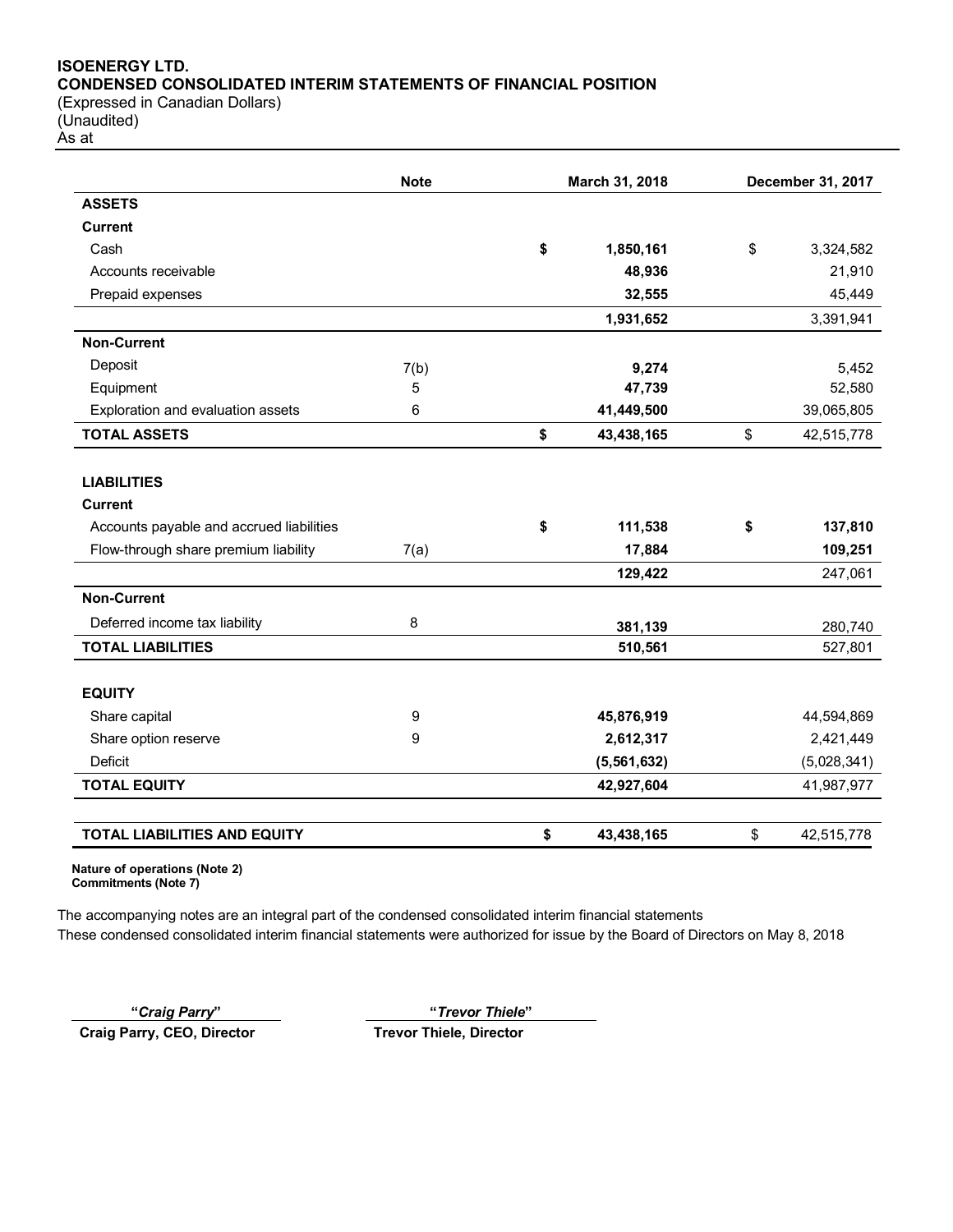# **ISOENERGY LTD. CONDENSED CONSOLIDATED INTERIM STATEMENTS OF LOSS AND COMPREHENSIVE LOSS**

(Expressed in Canadian Dollars) (Unaudited)

For the three months ended March 31,

|                                                                             | <b>Note</b> | 2018             | 2017             |
|-----------------------------------------------------------------------------|-------------|------------------|------------------|
|                                                                             |             |                  |                  |
| Share-based compensation                                                    | 9           | \$<br>133,602    | \$<br>317,350    |
| Administrative salaries, contract and director fees                         |             | 176,879          | 169,097          |
| Investor relations                                                          |             | 66,251           | 52,831           |
| Office and administrative                                                   |             | 43,092           | 44,503           |
| Professional and consultant fees                                            |             | 35,932           | 18,064           |
| Travel                                                                      |             | 36,072           | 9,139            |
| Public company costs                                                        |             | 39,368           | 19,572           |
| <b>Exploration costs</b>                                                    |             |                  | 50               |
| Interest income                                                             |             | (6,937)          |                  |
| Loss from operations                                                        |             | (524, 259)       | (630, 606)       |
| Deferred income tax expense                                                 | 8           | (9,032)          | (180, 622)       |
| Loss and comprehensive loss                                                 |             | \$<br>(533, 291) | \$<br>(811, 228) |
| Loss per common share – basic and diluted                                   |             | \$<br>(0.01)     | \$<br>(0.02)     |
| Weighted average number of common shares<br>outstanding - basic and diluted |             | 46,060,548       | 41,060,549       |

The accompanying notes are an integral part of the condensed consolidated interim financial statements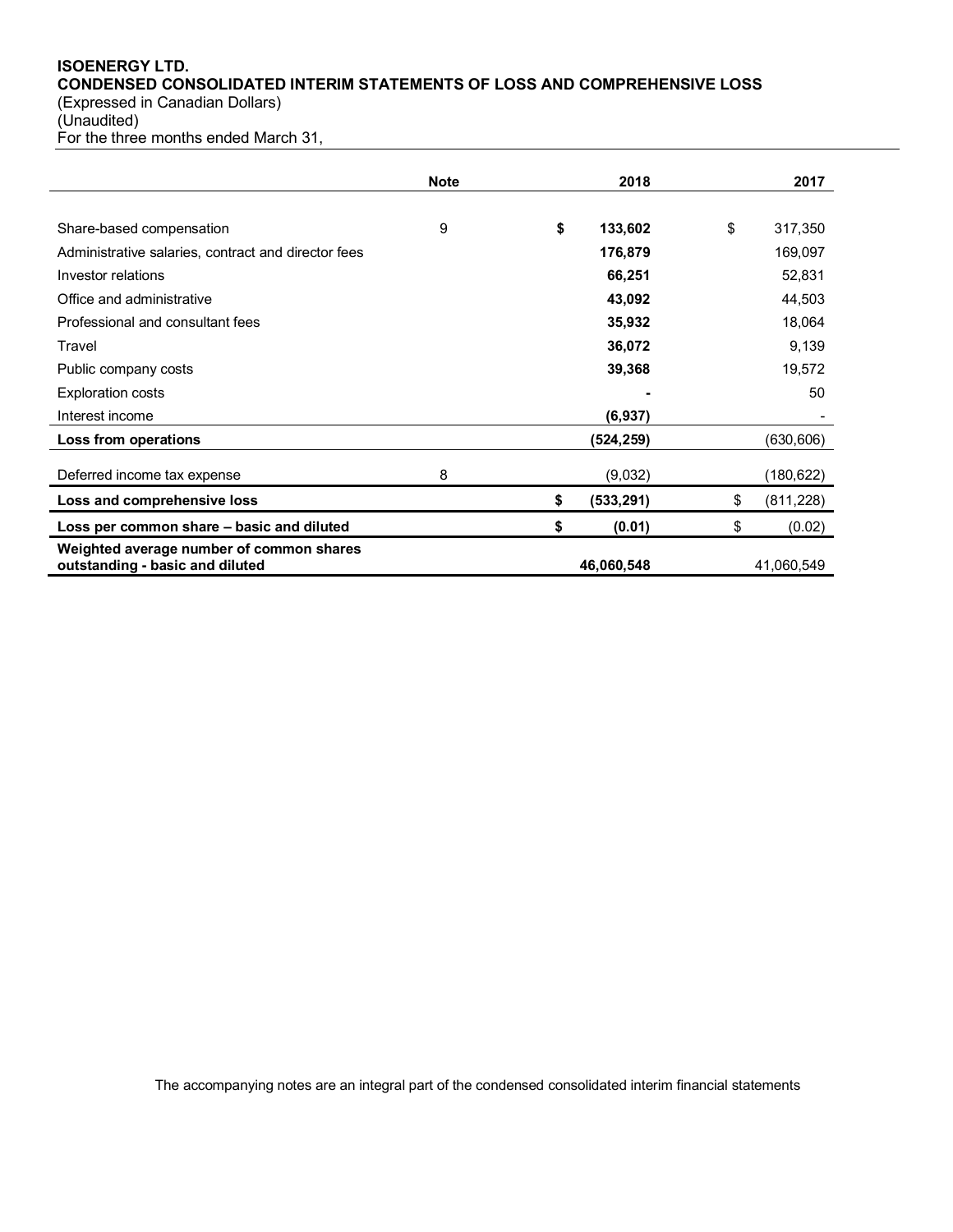# **ISOENERGY LTD. CONDENSED CONSOLIDATED INTERIM STATEMENTS OF CHANGES IN EQUITY**

(Expressed in Canadian Dollars)

(Unaudited)

|                                                                                                                 | <b>Note</b> | Number of<br>Common<br><b>Shares</b> |    | <b>Share Capital</b>    |    | <b>Share option</b><br>reserve |    | <b>Deficit</b>           |    | Total                               |
|-----------------------------------------------------------------------------------------------------------------|-------------|--------------------------------------|----|-------------------------|----|--------------------------------|----|--------------------------|----|-------------------------------------|
| Balance as at January 1, 2017<br>Share-based payments<br>Loss for the period                                    | 9           | 41,060,549                           | \$ | 40,645,694              | \$ | 1,086,333<br>430,450           | \$ | (2,545,304)<br>(811,228) | S  | 39,186,723<br>430.450<br>(811, 228) |
| Balance as at March 31, 2017                                                                                    |             | 41,060,549                           | \$ | 40,645,694              | \$ | 1,516,783                      | S  | (3,356,532)              | S  | 38,805,945                          |
| Balance as at January 1, 2018<br>Shares issued for exploration and<br>evaluation assets<br>Share-based payments | 9<br>9      | 46,060,548<br>3,330,000              | \$ | 44,594,869<br>1,282,050 | \$ | 2,421,449<br>190.868           | \$ | (5,028,341)              | \$ | 41,987,977<br>1,282,050<br>190,868  |
| Loss for the period                                                                                             |             |                                      |    |                         |    |                                |    | (533,291)                |    | (533, 291)                          |
| Balance as at March 31, 2018                                                                                    |             | 49,390,548                           | S  | 45,876,919              | S  | 2,612,317                      |    | (5, 561, 632)            | S  | 42,927,604                          |

The accompanying notes are an integral part of the condensed consolidated interim financial statement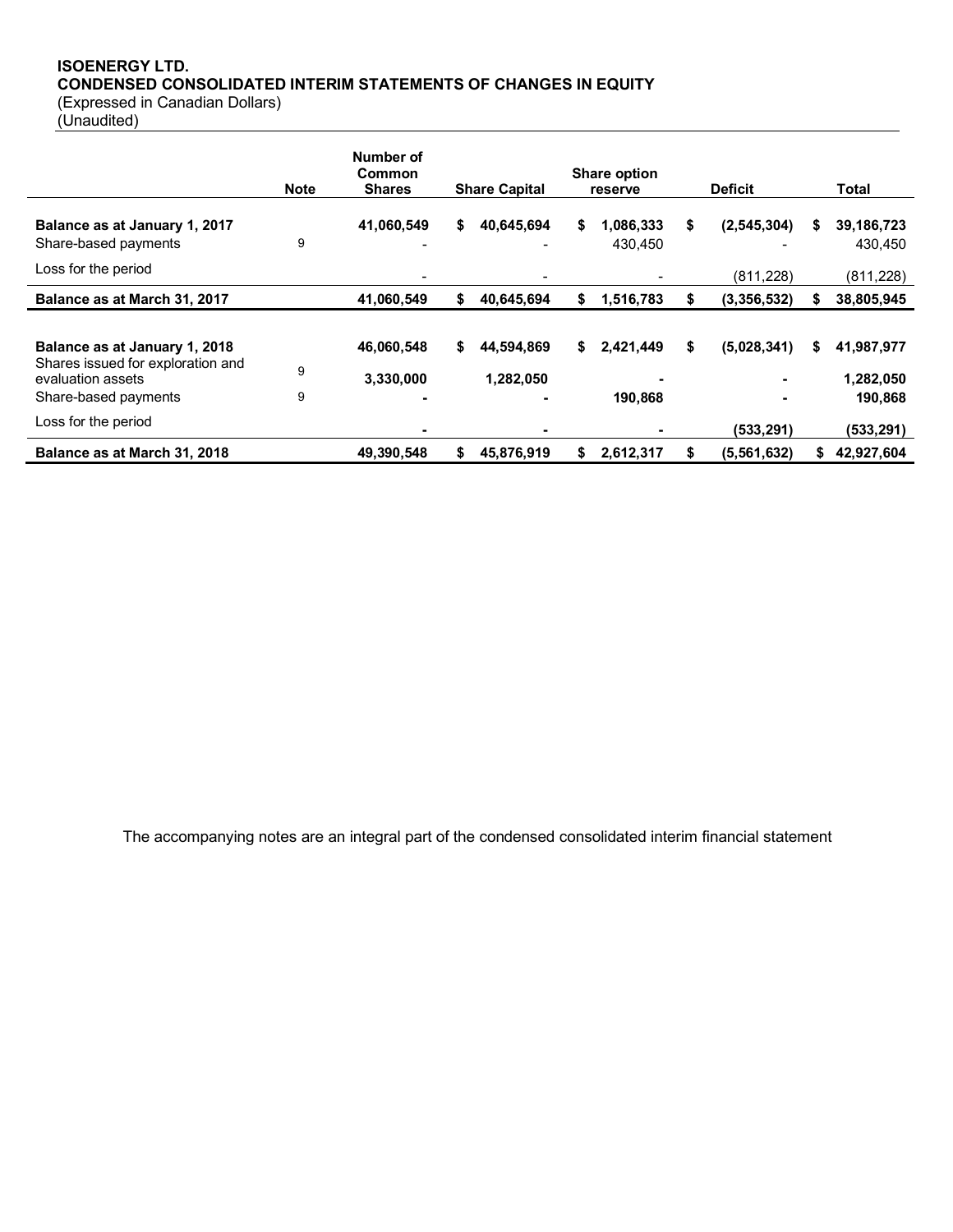# **ISOENERGY LTD. CONDENSED CONSOLIDATED INTERIM STATEMENTS OF CASH FLOWS**

(Expressed in Canadian Dollars) (Unaudited) For the three months March 31

|                                                  | 2018              |                 | 2017        |
|--------------------------------------------------|-------------------|-----------------|-------------|
| Cash flows from (used in) operating activities   |                   |                 |             |
| Loss for the period                              | \$<br>(533, 291)  | \$              | (811, 228)  |
| Items not involving cash:                        |                   |                 |             |
| Share-based payments                             | 133,602           |                 | 317,350     |
| Deferred income tax (recovery) expense           | 9,032             |                 | 180,622     |
| Depreciation expense                             | 1,076             |                 | 969         |
| Changes in non-cash working capital              |                   |                 |             |
| Account receivable                               | (27, 026)         |                 | (78, 963)   |
| Prepaid expenses                                 | 12,894            |                 | (3,590)     |
| Deposits                                         | (3,822)           |                 |             |
| Accounts payable and accrued liabilities         | (26,272)          |                 | (89,008)    |
|                                                  | \$<br>(433,807)   | \$              | (483,848)   |
| Cash flows used in investing activities          |                   |                 |             |
| Acquisition of exploration and evaluation assets | \$<br>(224, 501)  |                 |             |
| Additions to exploration and evaluation assets   | (816, 113)        | \$              | (1,519,377) |
|                                                  | \$<br>(1,040,614) | $\overline{\$}$ | (1,519,377) |
|                                                  |                   |                 |             |
| Change in cash                                   | \$<br>(1,474,421) | \$              | (2,003,225) |
| Cash, beginning of period                        | 3,324,582         |                 | 6,491,460   |
| Cash, end of period                              | \$<br>1,850,161   | \$              | 4,488,235   |

The accompanying notes are an integral part of the unaudited condensed consolidated interim financial statement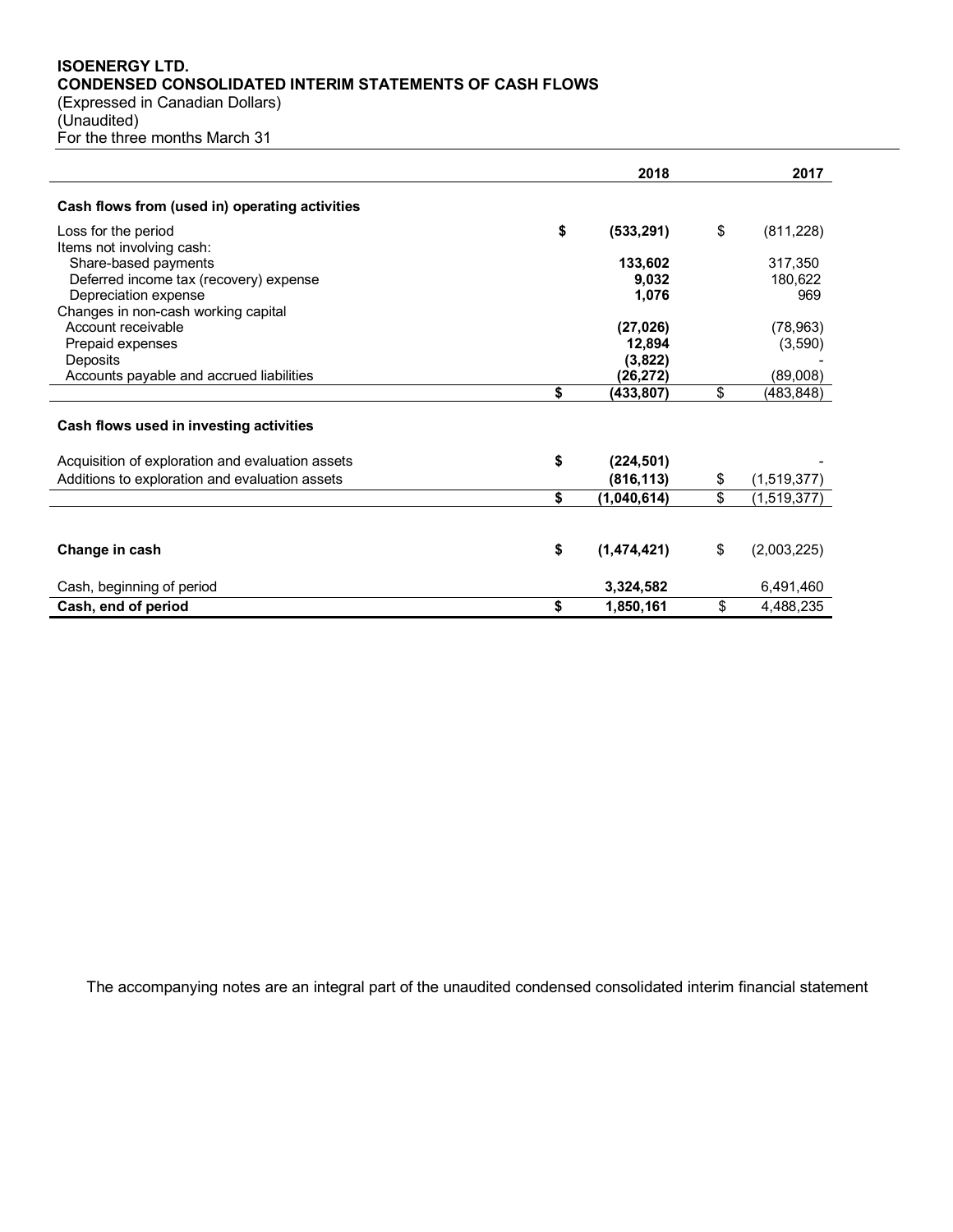# **1. REPORTING ENTITY**

IsoEnergy Ltd. including its subsidiaries and predecessor companies (as described below, "IsoEnergy", or the "Company") is an exploration stage entity engaged in the acquisition, exploration and evaluation of uranium properties in Canada. On March 31, 2018 the Company's registered and records office is located on the 25<sup>th</sup> Floor, 700 West Georgia Street, Vancouver, BC, V7Y 1B3. Effective April 3, 2018 the registered and record office was moved to Suite 2600 Oceanic Plaza, 1066 West Hastings Street, Vancouver, BC V6E 3X1. The Company lists its common shares on the TSX Venture Exchange (the "**TSXV**").

Effective December 13, 2017 IsoEnergy sold its interest in its only subsidiary, IsoOre Ltd. for nominal consideration. As of March 31, 2018, the Company did not have any subsidiaries and NexGen Energy Ltd ("NexGen") holds 59.63% of IsoEnergy's outstanding common shares.

# **2. NATURE OF OPERATIONS**

As an exploration stage company, the Company does not have revenues and historically has recurring operating losses. As at March 31, 2018, the Company had accumulated losses of \$5,561,632 and working capital of \$1,820,114 (working capital is defined as current assets less accounts payable and accrued liabilities). The Company depends on external financing for its operational expenses.

The business of exploring for and mining of minerals involves a high degree of risk. As an exploration company, IsoEnergy is subject to risks and challenges similar to companies at a comparable stage. These risks include, but are not limited to, negative operating cash flow and dependence on third party financing; the uncertainty of additional financing; the limited operating history of IsoEnergy; the lack of known mineral resources or reserves; the influence of a large shareholder; alternate sources of energy and uranium prices; aboriginal title and consultation issues; risks related to exploration activities generally; reliance upon key management and other personnel; title to properties; uninsurable risks; conflicts of interest; permits and licenses; environmental and other regulatory requirements; political regulatory risks; competition; and the volatility of share prices.

The underlying value of IsoEnergy's exploration and evaluation assets is dependent upon the existence and economic recovery of mineral reserves and is subject to, but not limited to, the risks and challenges identified above. Changes in future business conditions or the failure to raise additional funds could require material write-downs of the carrying value of IsoEnergy's exploration and evaluation assets.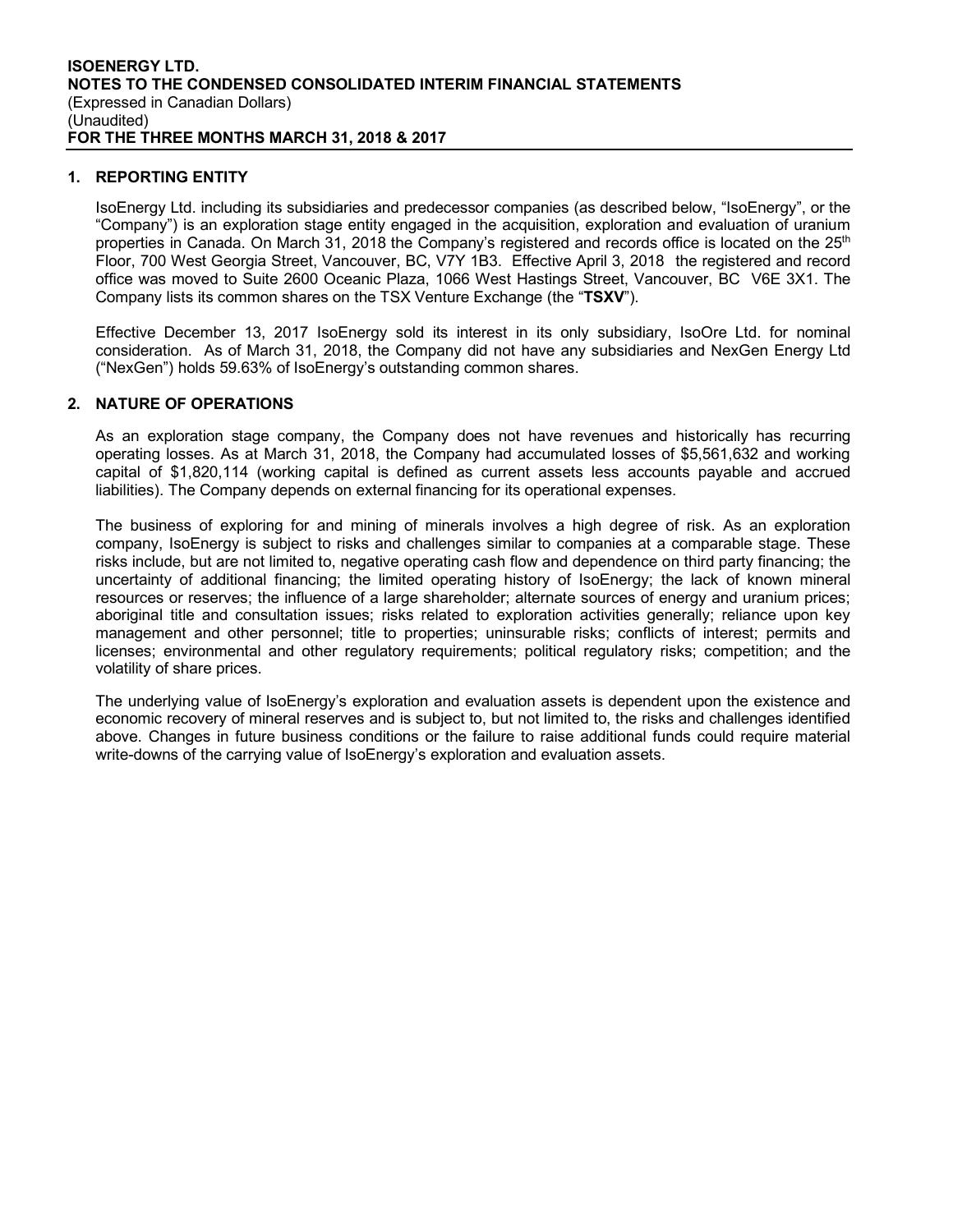# **3. BASIS OF PRESENTATION**

#### **Statement of Compliance**

These condensed interim consolidated financial statements for the period ended March 31, 2018, including comparatives, have prepared in accordance with International Accounting Standard ("**IAS**") 34 Interim Financial Reporting. They do not include all of the information required by International Reporting Standards ("**IFRS**") for annual financial statements and should be read in conjunction with the audited financial statements for the year ended and as at December 31, 2017.

#### **Basis of Presentation**

These condensed consolidated interim financial statements have been prepared on a historical cost basis, except for certain financial instruments which have been measured at fair value. In addition, these unaudited condensed consolidated interim financial statements have been prepared using the accrual basis of accounting except for cash flow information. All monetary references expressed in these notes are references to Canadian dollar amounts ("\$"). These unaudited condensed consolidated interim financial statements are presented in Canadian dollars, which is the functional currency of the Company and its subsidiary.

#### **Critical accounting judgments, estimates and assumptions**

The preparation of the condensed consolidated interim financial statements requires management to make judgments, estimates and assumptions that affect the reported amounts of assets, liabilities, and contingent liabilities at the date of the financial statements and the reported amounts of revenues and expenses during the reporting period. Estimates and assumptions are continuously evaluated and are based on management's experience and other factors, including expectations of future events that are believed to be reasonable in the circumstances. Uncertainty about these judgments, estimates and assumptions could result in outcomes that require a material adjustment to the carrying amount of the asset or liability affected in future periods.

Information about significant areas of estimation uncertainty considered by management in preparing the financial statements are set out in Note 3 to the audited financial statements for the period ended December 31, 2017 and have been consistently followed in preparation of these condensed consolidated interim financial statements.

#### **4. SIGNIFICANT ACCOUNTING POLICIES**

The accounting policies followed by the Company are set out in Note 4 to the audited financial statements for the year ended December 31, 2017 and have been consistently followed in preparation of these condensed consolidated interim financial statements except as noted below.

#### **New standards adopted:**

The Company reviewed certain new standards that were issued by IAS board that are mandatory for accounting periods beginning on or after January 1, 2018. These standards are listed below and had no impact on the Company.

IFRS 9 – *Financial Instruments* is a new standard that replaced IAS 39 – *Financial Instruments:recognition and Measurement* for classification and measurement of financial instruments.

IFRS 2 – *Share-based payments* is an amended standard to clarify how to account for certain types of share-based payment transactions. The amendments provide for the effects of vesting and non-vesting conditions on the measurement of cash-settled share-based payments, share-based payment transactions with a net settlement feature for withholding tax obligations, and a modification to the terms and conditions of a share-based payment that changes the classification of the transaction from cash-settled to equity-settled.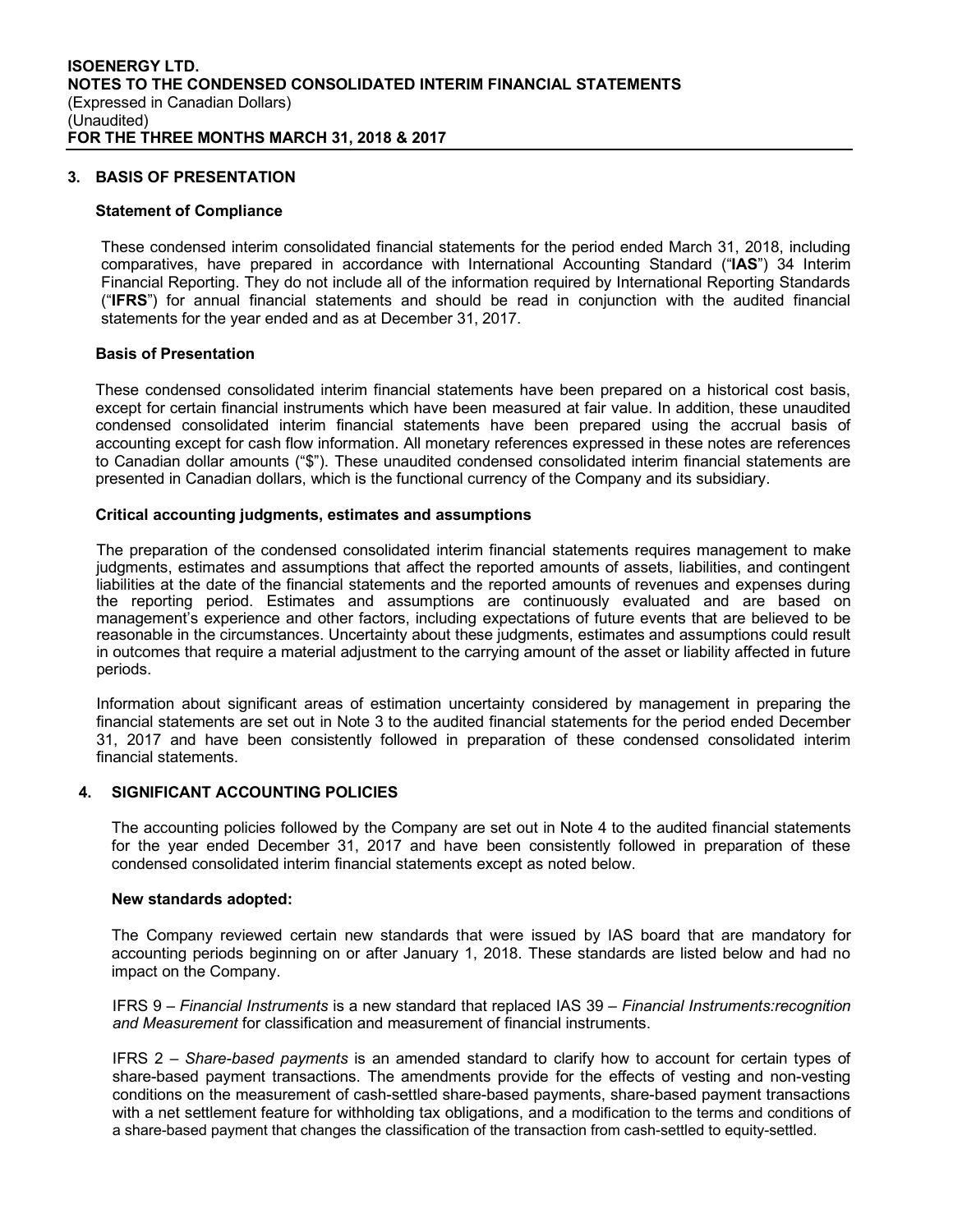# **4. SIGNIFICANT ACCOUNTING POLICIES (continued)**

#### **Future accounting pronouncements:**

The following standard has not been adopted by the Company and is being evaluated:

IFRS 16 – *Leases* is a new standard that will replace IAS 17 - *Leases* for the accounting and measurement of leases with a term of more than 12 months, effective for annual periods beginning on or after January 1, 2019. The Company does not expect the standard to have a material impact on its financial statements.

# **5. EQUIPMENT**

The following is a summary of the equipment:

|                                 |    | Computing<br>equipment | <b>Field</b><br><b>Software</b><br>equipment |        | <b>Office furniture</b><br>and leasehold<br><i>improvements</i> |    | Total  |               |
|---------------------------------|----|------------------------|----------------------------------------------|--------|-----------------------------------------------------------------|----|--------|---------------|
| Cost                            |    |                        |                                              |        |                                                                 |    |        |               |
| Balance, January 1, 2017        | \$ | 8,439                  | \$                                           | 64,947 | \$<br>27,092                                                    | \$ | 11,776 | \$<br>112,254 |
| Additions                       |    | 3,911                  |                                              |        |                                                                 |    | 1,327  | 5,238         |
| Balance, December 31, 2017      |    |                        |                                              |        |                                                                 |    |        |               |
| and March 31, 2018              | \$ | 12.350                 | S                                            | 64.947 | \$<br>27,092                                                    | \$ | 13,103 | \$<br>117,492 |
| <b>Accumulated depreciation</b> |    |                        |                                              |        |                                                                 |    |        |               |
| Balance, January 1, 2017        | \$ | 2,320                  | \$                                           | 17,860 | \$<br>2,710                                                     | \$ | 610    | \$<br>23,500  |
| Depreciation                    |    | 7,194                  |                                              | 25,989 | 4,876                                                           |    | 3,353  | 41,412        |
| Balance, December 31, 2017      |    | 9,514                  |                                              | 43,849 | 7,586                                                           |    | 3,963  | 64,912        |
| <b>Depreciation</b>             |    | 390                    |                                              | 2,789  | 975                                                             |    | 687    | 4,841         |
| Balance, March 31, 2018         | \$ | 9,904                  | \$                                           | 46,638 | \$<br>8.561                                                     | \$ | 4.650  | \$<br>69,753  |
| Net book value:                 |    |                        |                                              |        |                                                                 |    |        |               |
| Balance, December 31, 2017      | \$ | 2,836                  | \$                                           | 21,098 | \$<br>19,506                                                    | \$ | 9,140  | \$<br>52,580  |
| Balance, March 31, 2018         | S  | 2,446                  | \$                                           | 18,309 | \$<br>18,531                                                    | \$ | 8,453  | \$<br>47,739  |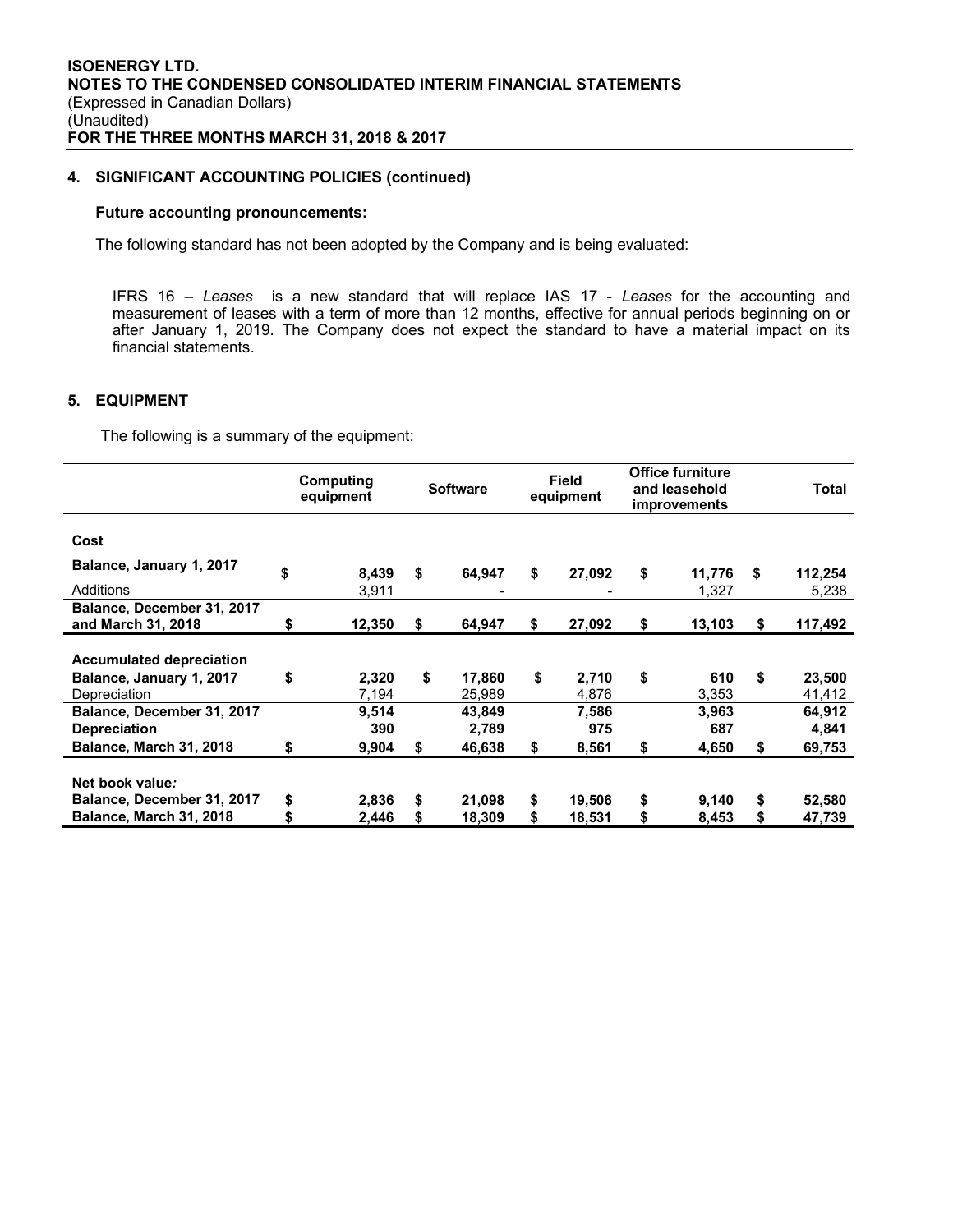# **6. EXPLORATION AND EVALUATION ASSETS**

The following is a summary of the acquisition costs and expenditures on the Company's exploration and evaluation assets:

|                             | <b>Note</b> | Three month ended<br>March 31, 2018 |            | Year ended<br>December 31, 2017 |
|-----------------------------|-------------|-------------------------------------|------------|---------------------------------|
| <b>Acquisition costs:</b>   |             |                                     |            |                                 |
| Balance, opening            |             | \$                                  | 33,398,942 | \$<br>30,100,000                |
| Additions                   | a, b        |                                     | 1,506,551  | 3,298,942                       |
| Balance, closing            |             | \$                                  | 34,905,493 | \$<br>33,398,942                |
| Deferred exploration costs: |             |                                     |            |                                 |
| Balance, opening            |             | \$                                  | 5,666,863  | \$<br>2,891,814                 |
| Additions:                  |             |                                     |            |                                 |
| <b>Drilling</b>             |             |                                     | 527,907    | 1,168,096                       |
| Geological and geophysical  |             |                                     | 2,898      | 378,497                         |
| Labour and wages            |             |                                     | 127,271    | 510,398                         |
| Share-based compensation    |             |                                     | 57,266     | 357,475                         |
| Geochemistry and assays     |             |                                     | 55,981     | 143,135                         |
| Camp costs                  |             |                                     | 67,384     | 110,603                         |
| Travel and other            |             |                                     | 24,950     | 106,845                         |
| Deficiency deposit          |             |                                     | 13,487     |                                 |
| <b>Total additions</b>      |             | \$                                  | 877,144    | \$<br>2,775,049                 |
| Balance, closing            |             | \$                                  | 6,544,007  | \$<br>5,666,863                 |
| <b>Total costs, closing</b> |             | \$                                  | 41,449,500 | \$<br>39,065,805                |

All claims are subject to minimum expenditure commitments and annual reviews. Annual review dates for each claim are staggered over the year. The Company expects to incur the minimum expenditures to maintain the claims.

#### **(a) Geiger property**

On August 8, 2017 IsoEnergy acquired a 100% interest in three mineral claims constituting the 4,188 hectare Geiger property in the Eastern Athabasca Basin of Saskatchewan in exchange for 1,000,000 common shares of the Company, then valued at \$700,000 and a cash payment of \$100,000.

On March 29, 2018 the Company expanded the Geiger property with the acquisition of 33 claims comprised of 6,800 hectares in the Dawn Lake North Block which is contiguous with the Company's Geiger property acquired August 8, 2017. It will be treated as an expansion of the Geiger property and the combined set of claims will be referred to as Geiger henceforth. The Company acquired the claims in exchange for 3,330,000 common shares of the Company, then valued at \$1,282,050 (\$0,385 per share) and a cash payment of \$200,000

## **(b) New claim staking**

During the first quarter of 2018 and the fourth quarter of 2017, the Company spent \$24,501 and \$10,954, respectively to acquire, through staking, four new 100% owned uranium exploration properties called Whitewater, Fox, East Rim and Full Moon in the Eastern Athabasca Basin of Saskatchewan. IsoEnergy has also staked additional claims that have been consolidated into the Geiger property. The total area of all new claims combined is 25,966 hectares in 2018 and 14,554 hectares in 2017.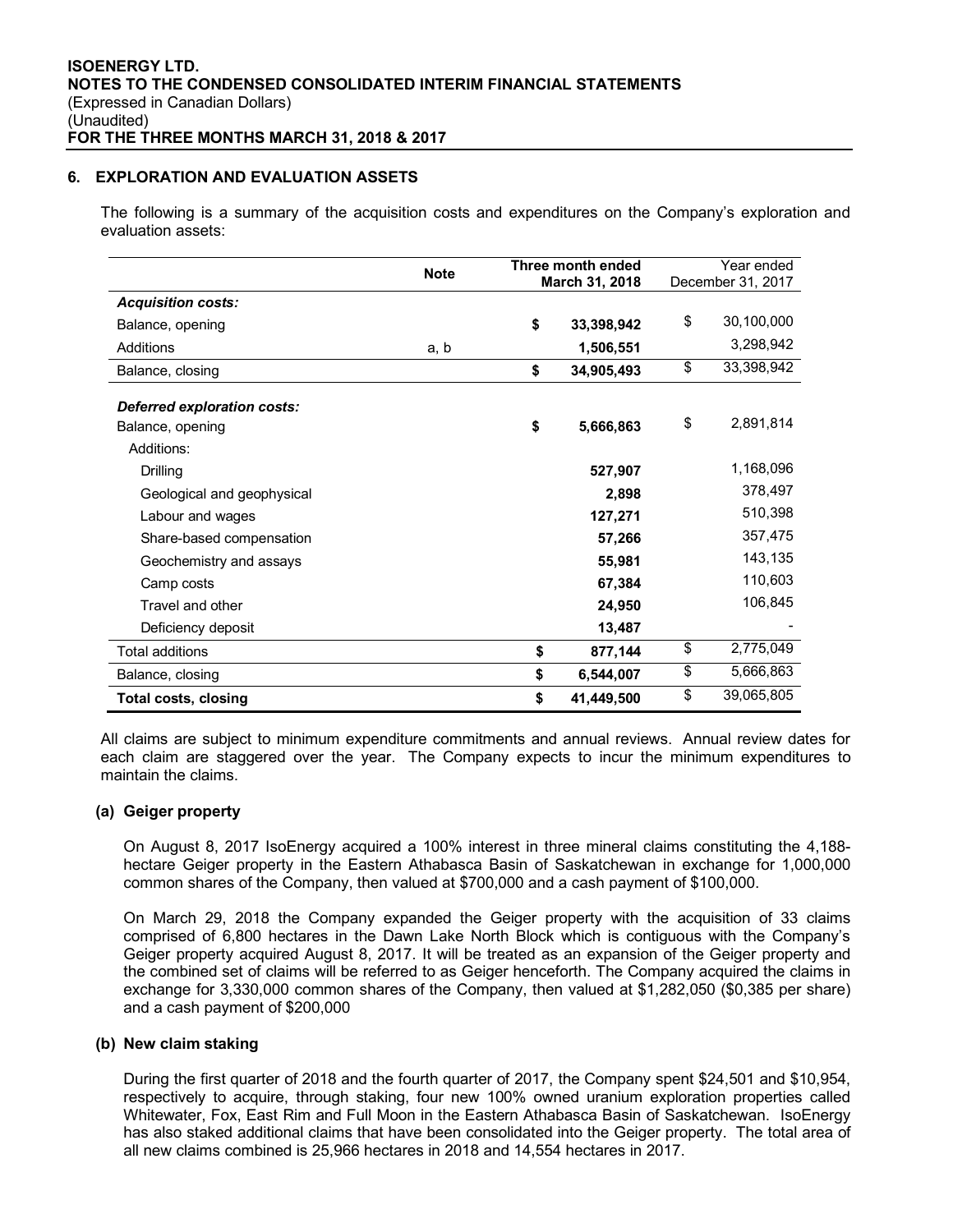# **7. COMMITMENTS**

#### **(a) Flow-through expenditures**

The Company has raised funds through the issuance of flow-through shares. Based on Canadian tax law, the Company is required to spend this amount on eligible exploration expenditures by December 31 of the year after the year in which the shares were issued.

The premium paid for a flow-through share, which is the price paid for the share over the market price of the share, is recorded as a flow-through share premium liability. This liability is subsequently reduced when the required exploration expenditures are made, and accordingly, a recovery of flow-through premium is then recorded as a reduction in the deferred tax expense.

As of March 31, 2018, the Company must fulfil approximately \$150,000 of the required eligible exploration expenditures before December 31, 2018. As the commitment is satisfied, the remaining balance of the flow-through premium liability will be recognized as income.

The flow-through share premium liability is comprised of:

|                                                                                                                | <b>March 31, 2018</b> |   | December 31, 2017 |
|----------------------------------------------------------------------------------------------------------------|-----------------------|---|-------------------|
| Balance, opening                                                                                               | 109.251               |   | 179.212           |
| Liability incurred on flow-through shares issued<br>Settlement of flow-through share liability on expenditures |                       |   | 130,000           |
| made                                                                                                           | (91, 367)             |   | (199,961)         |
| Balance, closing                                                                                               | 17.884                | S | 109.251           |

#### **(b) Office leases**

The Company has total office lease commitments at its Vancouver office as follows:

| 2018 | \$ 70.594 |
|------|-----------|
| 2019 | \$109.753 |
| 2020 | \$114,343 |
| 2021 | \$114.343 |
| 2022 | \$114.343 |
| 2023 | \$38.724  |

The Company paid a deposit of \$9,274 for the Vancouver office lease which will be applied to the final month's rent at the end of the term.

#### **8. INCOME TAXES**

Deferred income tax expense (recovery) comprises:

|                                                 | For the three months ended<br>March 31 |           |   |           |  |
|-------------------------------------------------|----------------------------------------|-----------|---|-----------|--|
|                                                 |                                        | 2018      |   | 2017      |  |
| Deferred income taxes related to operations     | S                                      | (105,477) | S | (84,074)  |  |
| Flow-through renunciation                       |                                        | 205,876   |   | 399,059   |  |
| Release of flow-through share premium liability |                                        | (91, 367) |   | (134,363) |  |
|                                                 | S                                      | 9.032     | S | 180.622   |  |

In the three months ended March 31, 2018 the Company renounced \$762,504 (three months ended March 31, 2017 - \$1,477,998) of flow-through share expenditures.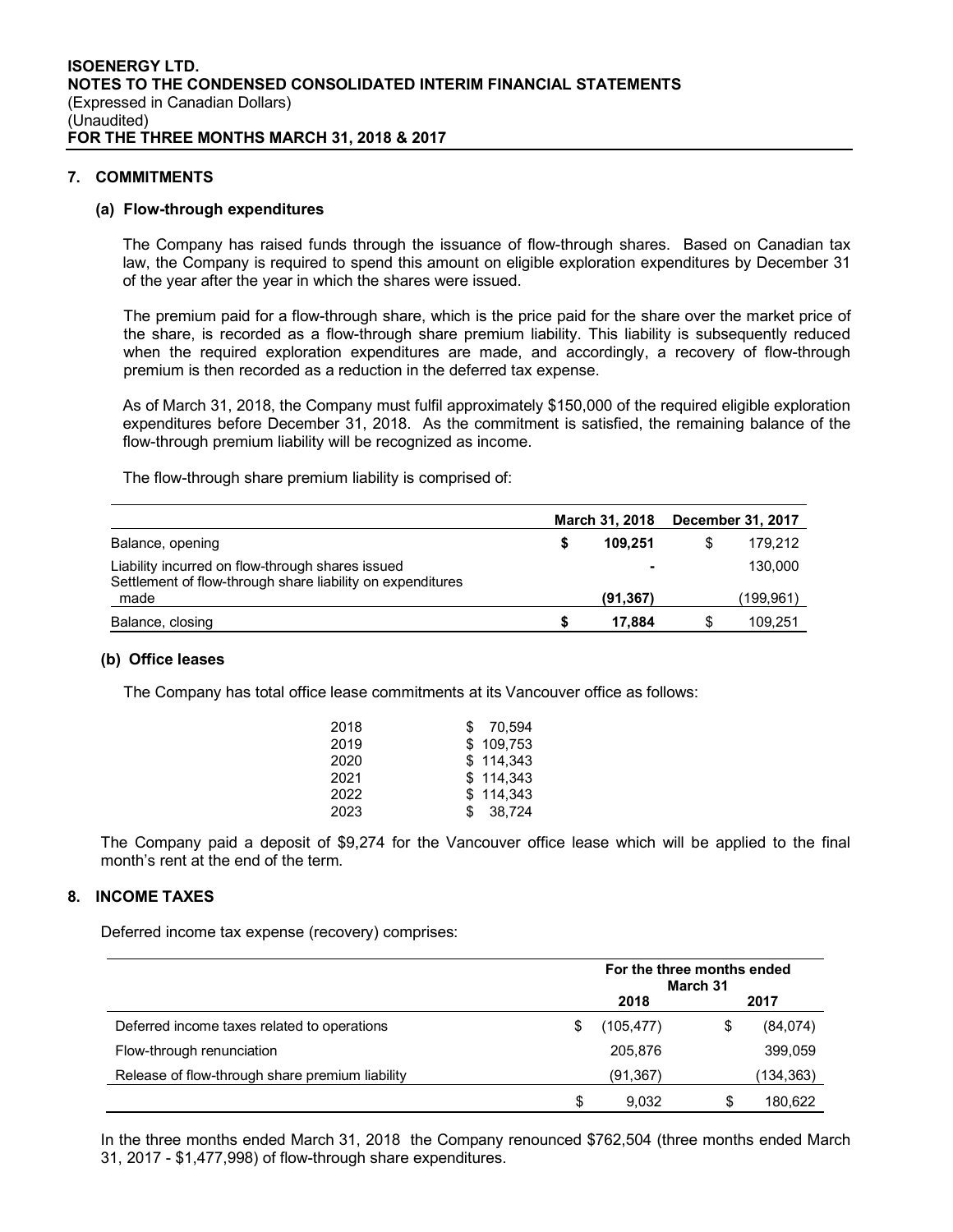# **9. SHARE CAPITAL**

**Authorized Capital** - Unlimited number of common shares with no par value.

## **Issued**

In the three months ended March 31, 2018, the Company issued 3,330,000 shares to expand their Geiger property (see Note 6(a)).

For the year ended December 31, 2017:

- (a) On May 26, 2017 the Company issued 999,999 flow-through common shares at a price of \$1.10 per share for gross proceeds of \$1,099,999. Share issuance costs were \$60,824 (net of tax of \$22,496).
- (b) On July 5, 2017 IsoEnergy issued 3,000,000 common shares valued at \$2,340,000 (\$0.78 per share) as consideration for the acquisition of 100% of the Radio property (Note 6(a)).
- (c) On August 8, 2017 the Company issued 1,000,000 common shares valued at \$700,000 (\$0.70 per share) as consideration for the acquisition of Geiger property (Note 6(c)).

## **Stock Options**

Pursuant to the Company's stock option plan, directors may, from time to time, authorize the issuance of options to directors, officers, employees and consultants of the Company, enabling them to acquire up to 10% of the issued and outstanding common shares of the Company. The options can be granted for a maximum term of 10 years and are subject to vesting provisions as determined by the Board of Directors of the Company.

Stock option transactions and the number of stock options outstanding on the dates set forth below are summarized as follows:

|                               | <b>Number of options</b> | <b>Weighted average</b><br>exercise price per<br>share |
|-------------------------------|--------------------------|--------------------------------------------------------|
| Outstanding January 1, 2017   | 3,775,000                | 1.00<br>\$.                                            |
| Granted                       | 300,000                  | 1.00<br>\$                                             |
| Outstanding December 31, 2017 | 4,075,000                | 1.00                                                   |
| Granted                       | 440,000                  | 0.57<br>S                                              |
| Outstanding March 31, 2018    | 4,515,000                | 0.96                                                   |
| Number of options exercisable | 2.879.998                | 0.98                                                   |

As at March 31, 2018, the Company has stock options outstanding and exercisable as follows:

| Number of<br>options | <b>Exercise</b><br>price per<br>option | Number of<br>options<br>exercisable | <b>Exercise</b><br>price per<br>option | Vestina | Remaining<br>contractual<br>life (years) | Expiry date      |
|----------------------|----------------------------------------|-------------------------------------|----------------------------------------|---------|------------------------------------------|------------------|
| 3,675,000            | S<br>1.00                              | 2.450.000                           | \$1.00                                 | (i)     | 3.57                                     | October 25, 2021 |
| 100.000              | 1.00<br>S                              | 100.000                             | \$1.00                                 | (i)     | 3.57                                     | October 24, 2021 |
| 250,000              | 1.00<br>\$                             | 166.666                             | \$1.00                                 | (i)     | 3.77                                     | January 4, 2022  |
| 50,000               | 1.00<br>S                              | 16.666                              | \$1.00                                 | (i)     | 4.15                                     | May 25, 2022     |
| 440.000              | 0.57<br>S                              | 146.666                             | \$0.57                                 | (i)     | 4.78                                     | January 8, 2023  |
| 4,515,000            | 0.96<br>\$.                            | 2.879.998                           | \$0.98                                 |         |                                          |                  |

(i) 1/3 annually with 1/3 vesting immediately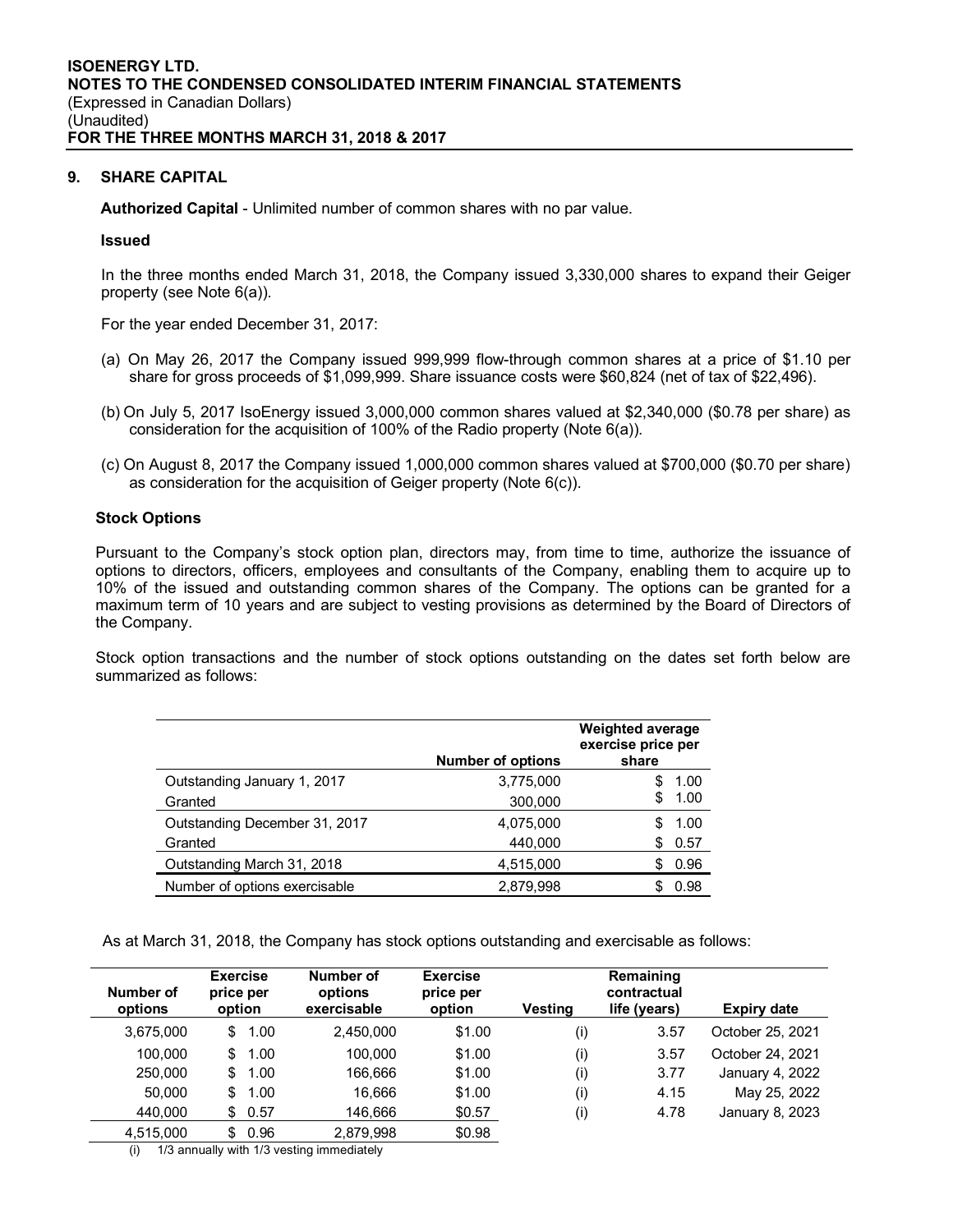## **9. SHARE CAPITAL (continued)**

The Company uses the Black-Scholes option pricing model to calculate the fair value of granted stock options. The model requires management to make estimates, which are subjective and may not be representative of actual results. Changes in assumptions can materially affect fair value estimates. The following weighted average assumptions were used to estimate the grant date fair values for the three months ended March 31, 2018:

| Expected stock price volatility                | 84.69%   |
|------------------------------------------------|----------|
| Expected life of options                       | 5.00     |
| Risk free interest rates                       | 1.98%    |
| Expected dividend yield                        | $0.00\%$ |
| Weighted average share price                   | \$0.57   |
| Weighted average fair value per option granted | \$0.38   |

Share-based payments for options vested in the three month ended March 31, 2018 amounted to \$190,868 of which \$133,602 was expensed to the statement of loss and comprehensive loss, and \$57,265 was capitalized to exploration and evaluation assets. Share-based payments for options vested in the three months ended March 31, 2017 amounted to \$430,450 of which \$317,350 was expensed to the statement of loss and comprehensive loss, and \$113,100 was capitalized to exploration and evaluation assets.

# **10. RELATED PARTY TRANSACTIONS**

Key management personnel include those persons having authority and responsibility for planning, directing and controlling the activities of the Company as a whole. The Company has determined that key management personnel consists of executive and non-executive members of the Company's Board of Directors and corporate officers.

Remuneration attributed to key management personnel for the three months ended March 31, 2018 is summarized as follows:

|                                                             | <b>Short term</b><br>compensation | <b>Share-based</b><br>compensation | Total     |
|-------------------------------------------------------------|-----------------------------------|------------------------------------|-----------|
| Expensed in the statement of loss and<br>comprehensive loss | 134.578<br>\$.                    | 122.651                            | \$257.229 |
| Capitalized to exploration and evaluation assets            | 92,158                            | 41.761                             | 133,919   |
|                                                             | 226,736                           | 164.412                            | 391,148   |

Remuneration attributed to key management personnel for the three months ended March 31, 2017 is summarized as follows:

|                                                             | <b>Short term</b><br>compensation | Share-based<br>compensation | Total      |
|-------------------------------------------------------------|-----------------------------------|-----------------------------|------------|
| Expensed in the statement of loss and<br>comprehensive loss | 132.215                           | 246.956                     | \$ 379.171 |
| Capitalized to exploration and evaluation assets            | 91.434                            | 106.725                     | 198,159    |
|                                                             | 223.649                           | 353,681                     | 577,330    |

As of March 31, 2018, \$12,500 (December 31, 2017 – \$nil) was included in accounts payable and accrued liabilities owing to directors and officers for compensation.

During the three months ended March 31, 2018 the company leased some equipment from NexGen for \$6,267.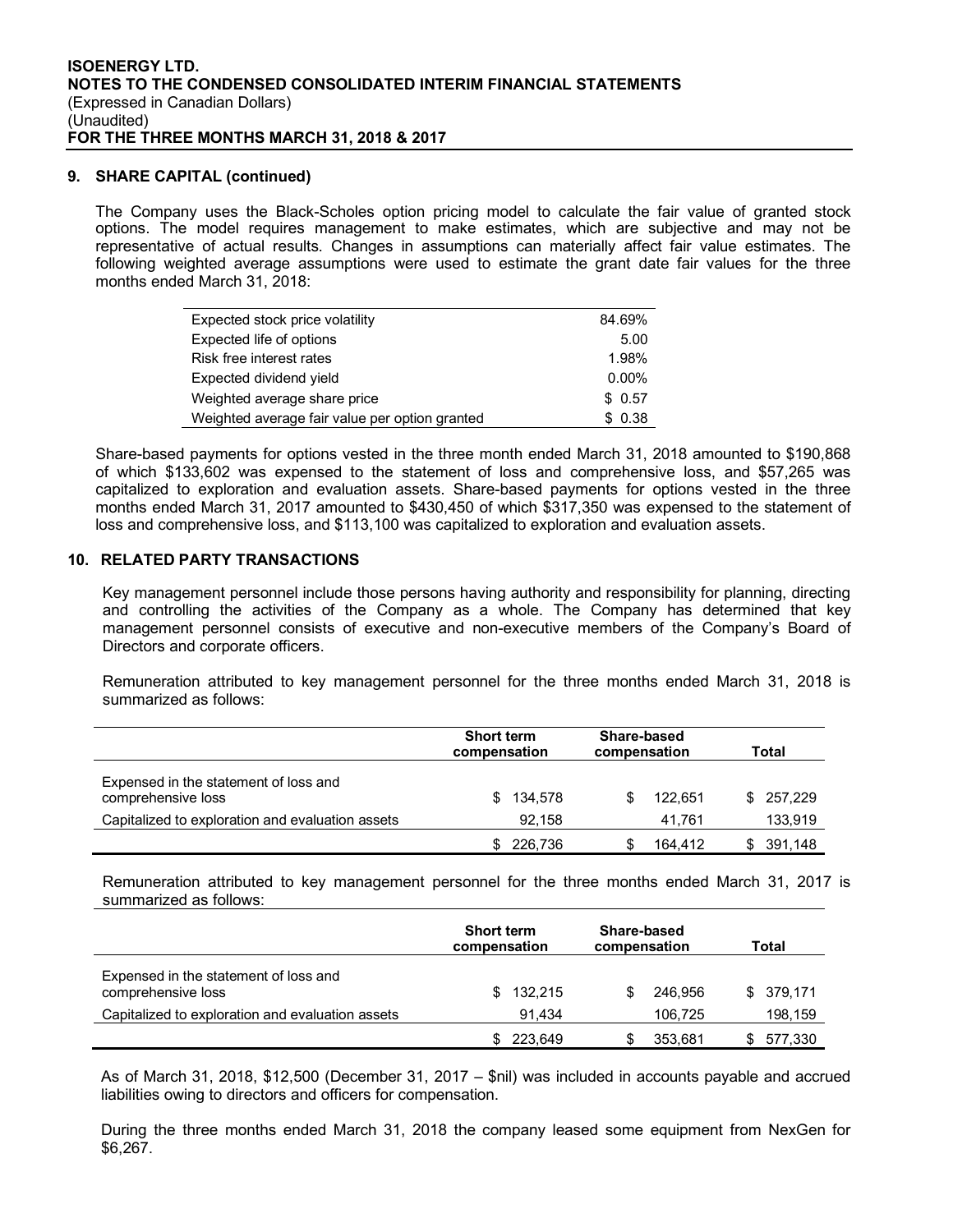# **10. RELATED PARTY TRANSACTIONS (continued)**

The Company charges office lease and administrative expenditures to NxGold Ltd.. ("NxGold"), a Company with officers and directors in common. During the three ended March 31, 2018, office lease and administrative expenditures billed to NxGold amounted to \$9,200 (2017:nil). As at March 31, 2018, the Company was due \$9,200 from NxGold (December 31, 2017:nil).

# **11. CAPITAL MANAGEMENT**

The Company manages its capital structure and makes adjustments to it, based on the funds available to the Company, in order to support the acquisition, exploration and evaluation of assets. The Board of Directors does not impose quantitative return on capital criteria for management, but rather relies on the expertise of the Company's management to sustain the future development of the business.

In the management of capital, the Company considers all types equity and is dependent on third party financing, whether through debt, equity, or other means. Although the Company has been successful in raising funds to date, there is no assurance that the Company will be successful in obtaining required financing in the future or that such financing will be available on terms acceptable to the Company.

The properties in which the Company currently has an interest are in the exploration stage. As such the Company, has historically relied on the equity markets to fund its activities. The Company will continue to assess new properties and seek to acquire an interest in additional properties if it determines that there is sufficient geologic or economic potential and if it has adequate financial resources to do so.

Management reviews its capital management approach on an on-going basis and believes that this approach, given the relative size of the Company, is reasonable. The Company is not subject to externally imposed capital requirements. There were no changes in the Company's approach to capital management during the period.

# **12. FINANCIAL INSTRUMENTS**

The Company's financial instruments consist of cash, accounts receivable, accounts payable and accrued liabilities.The fair values of the Company's financial instruments approximate their carrying value, due to their short-term maturities or liquidity. The Company's cash and accounts receivable are classified at their amortized costs.

#### **Financial instrument risk exposure**

As at March 31, 2018, the Company's financial instrument risk exposure and the impact thereof on the Company's financial instruments are summarized below:

# **(a) Credit Risk**

Credit risk is the risk that one party to a financial instrument will fail to discharge an obligation and cause the other party to incur a financial loss. As at March 31, 2018, the Company has cash on deposit with a large Canadian bank. Credit risk is concentrated as a significant amount of the Company's cash and cash equivalents is held at one financial institution. Management believes the risk of loss to be remote. The Company's accounts receivable consists of input tax credits receivable from the Government of Canada and interest accrued on cash equivalents. Accordingly, the Company does not believe it is subject to significant credit risk.

# **(b) Liquidity Risk**

Liquidity risk is the risk that an entity will encounter difficulty in raising funds to meet its obligations under financial instruments. The Company manages liquidity risk by maintaining sufficient cash balances. Liquidity requirements are managed based on expected cash flows to ensure that there is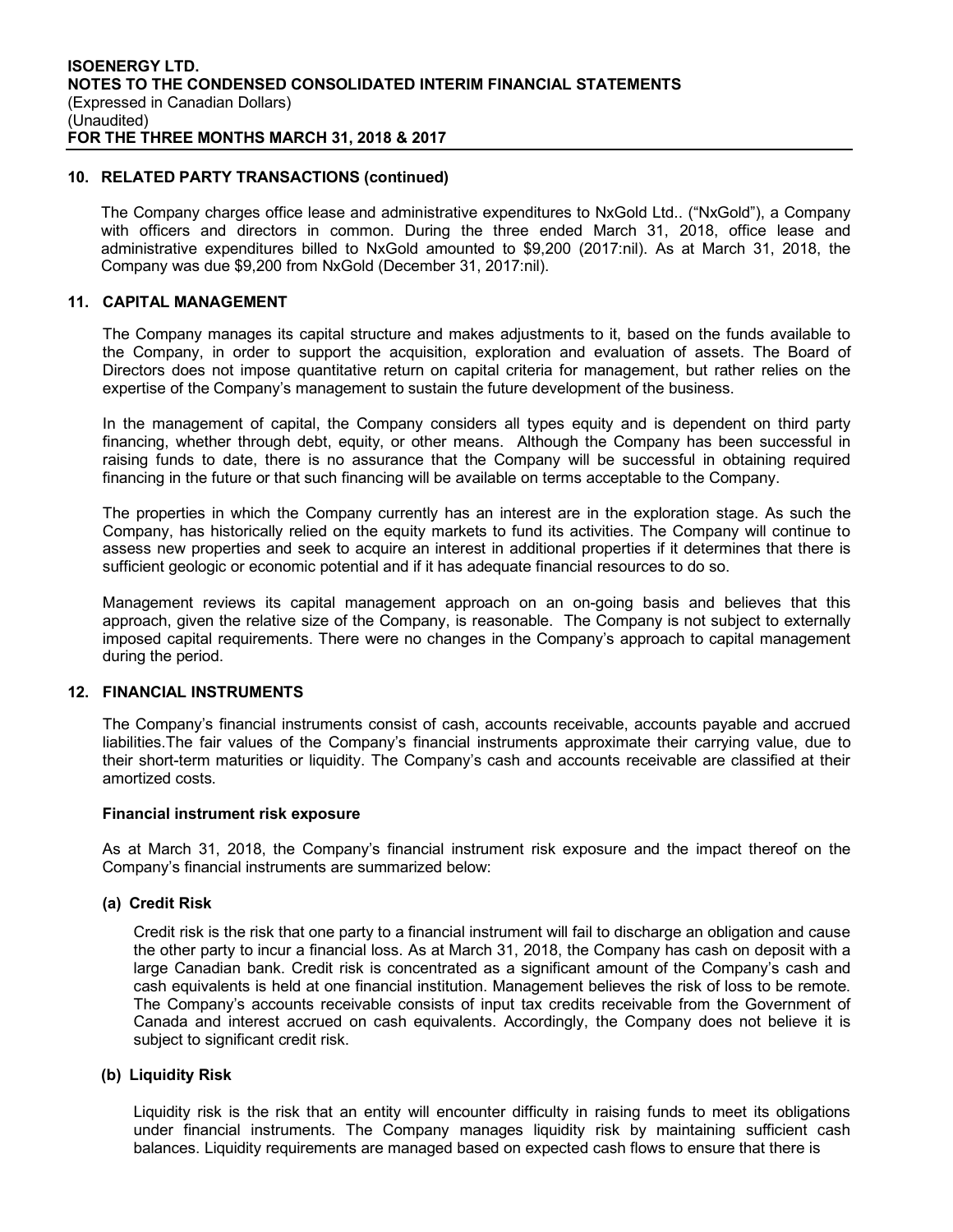# **12. FINANCIAL INSTRUMENTS (continued)**

sufficient capital to meet short-term obligations. As at March 31, 2018, the Company had a working capital balance of \$1,820,114, including cash of \$1,850,161.

#### **(c) Market Risk**

Market risk is the risk of loss that may arise from changes in market factors such as interest rates, foreign exchange rates and commodity and equity prices.

## **(i) Interest Rate Risk**

Interest rate risk is the risk that the future cash flows from a financial instrument will fluctuate due to changes in market interest rates. The Company holds its cash in bank accounts that earn variable interest rates. Due to the short-term nature of these financial instruments, fluctuations in market rates do not have a significant impact on the estimated fair value of the Company's cash and cash equivalent balances as of March 31, 2018.

## **(ii) Foreign Currency Risk**

The functional currency of the Company is the Canadian dollar. Currency transaction risk and currency translation risk is the risk that fluctuations of the Canadian dollar in relation to other currencies may impact the fair value of financial assets, liabilities and operating results. As of March 31, 2018, the Company had no financial assets or liabilities that were subject to currency translation risk. The Company maintains a Canadian dollar bank account in Canada.

#### **(iii) Price risk**

The Company is exposed to price risk with respect to commodity and equity prices. Equity price risk is defined as the potential adverse impact of movements in individual equity prices or general movements in the level of the stock market on the Company's financial performance. Commodity price risk is defined as the potential adverse impact of commodity price movements and volatilities on financial performance and economic value. Future declines in commodity prices may impact the valuation of long-lived assets. The Company closely monitors the commodity prices of uranium, individual equity movements, and the stock market.

#### **13. SEGMENT INFORMATION**

The Company operates in one reportable segment, being the acquisition, exploration and development of uranium properties. All of the Company's non-current assets are located in Canada.

# **14. SUPPLEMENTAL DISCLOSURE WITH RESPECT TO CASH FLOWS**

There was no cash paid for income tax or interest in the three months ended March 31, 2018 and 2017.

Non-cash transactions in the three months ended March 31, 2018 and 2017 included:

- **(a)** A non-cash transaction of \$57,265 (2017 \$113,100) related to share-based payments was included in exploration and evaluation assets.
- **(b)** In the three months ended March 31, 2018 the Company issued 3,330,000 shares valued at \$1,282,050 to expand its interest in the Geiger property (see Note 6(a)),